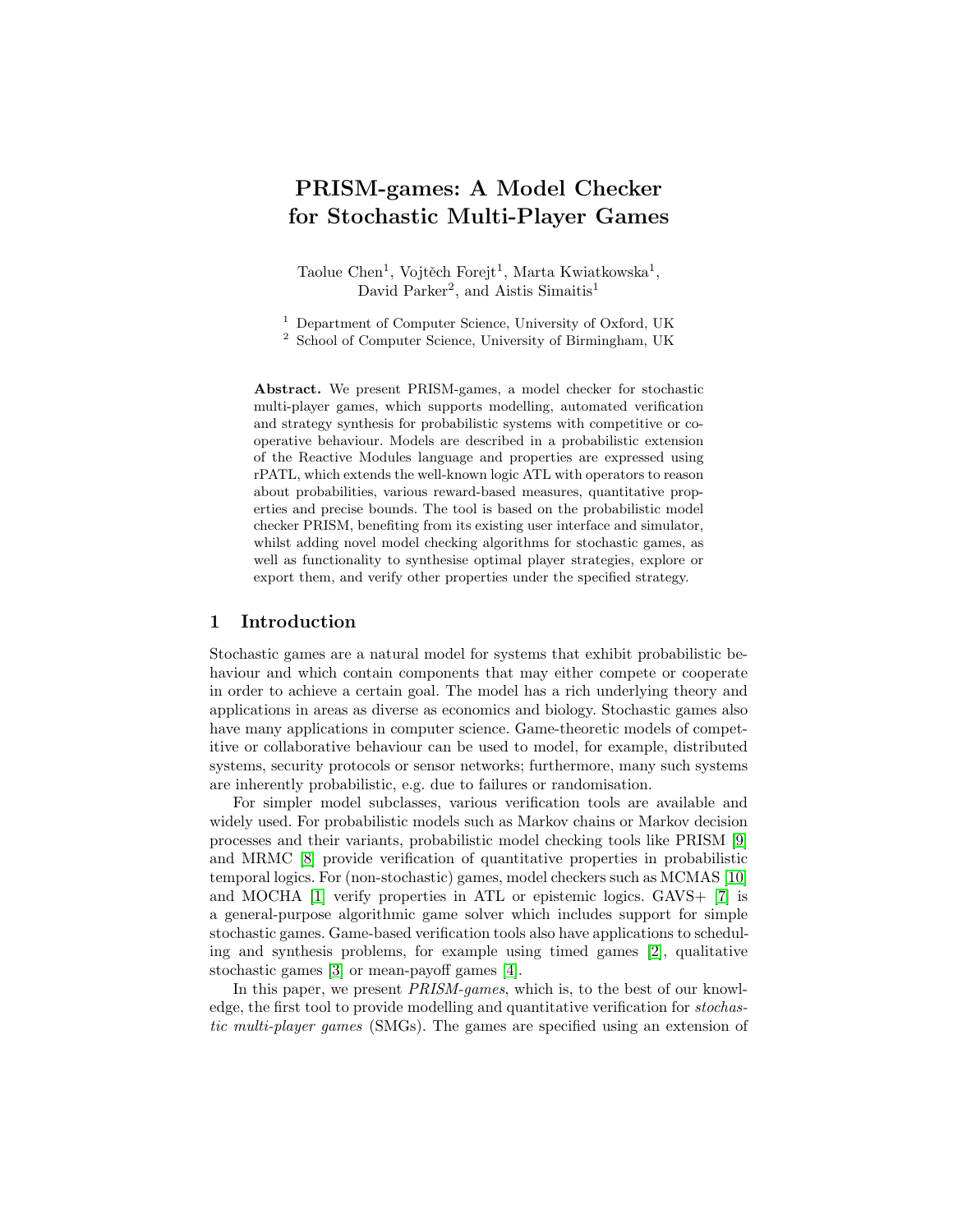#### 2 Chen, Forejt, Kwiatkowska, Parker, Simaitis

the existing PRISM modelling language, which is a guarded-command based language inspired by the Reactive Modules formalism. Properties are specified in the temporal logic rPATL [\[5\]](#page-5-8), which combines features of the multi-agent logic ATL, the probabilistic logic PCTL, as well as operators to reason about several different notions of reward/cost measures, numerical properties and precise probability values [\[6\]](#page-5-9). Currently, PRISM-games supports turn-based, perfect-information SMGs; future work will investigate efficient techniques for more general problem classes such as concurrent games and partial information. Turn-based games have, though, already proved to be sufficient to model, analyse and detect potential weaknesses systems in algorithms for energy management and collective decision making for autonomous systems [\[5\]](#page-5-8).

PRISM-games builds upon the code-base of the existing PRISM model checker, extending existing features to provide a modelling language for stochastic multiplayer games and a graphical user interface with model editor, discrete-event simulator and graph-plotting functionality. The core functionality of the new tool comprises novel methods for verifying quantitative properties of stochastic games [\[5](#page-5-8)[,6\]](#page-5-9); and support for synthesising optimal player strategies, exploring or exporting them, and verifying other properties under the specified strategy.

## 2 Modelling Stochastic Multi-Player Games

A (turn-based) stochastic multi-player game (SMG) comprises a finite set of players and a finite set of states. In each state, exactly one player chooses (possibly randomly) from a set of available probabilistic transitions to determine the next state. To reason about SMGs, we use strategies, which determine the choices of transitions made by each player, based on the execution of the game so far.

In PRISM-games, SMGs are described in a modelling language similar to the Reactive Modules formalism. A model is composed of modules, whose state is determined by a set of variables and whose behaviour is specified by a set of guarded commands, containing an (optional) action label, a guard and a probabilistic update for the module's variables:

```
[action] guard \rightarrow prob<sub>1</sub> : update<sub>1</sub> + ... + prob<sub>n</sub> : update<sub>n</sub>;
```
When a module has a command whose guard is satisfied in the current state, it can update its variables probabilistically, accordingly to the update. For actionlabelled commands, multiple modules execute updates synchronously, if all their guards are satisfied. Each probabilistic transition in the model is thus associated with either an action label or a single module. A model also defines *players*, each of which is assigned a disjoint subset of the model's synchronising action labels and modules. This assigns each probabilistic transition to one player. Currently, to ensure a turn-based SMG, all possible probabilistic transitions in a state must belong to the same player; the tool detects and disallows concurrent actions.

An excerpt from a PRISM-games model of futures market investors is shown in Fig. [1.](#page-2-0) There are 3 players: 2 investors and the market. At the start of each month, *investors* decide whether to invest or not; the *market* can decide to bar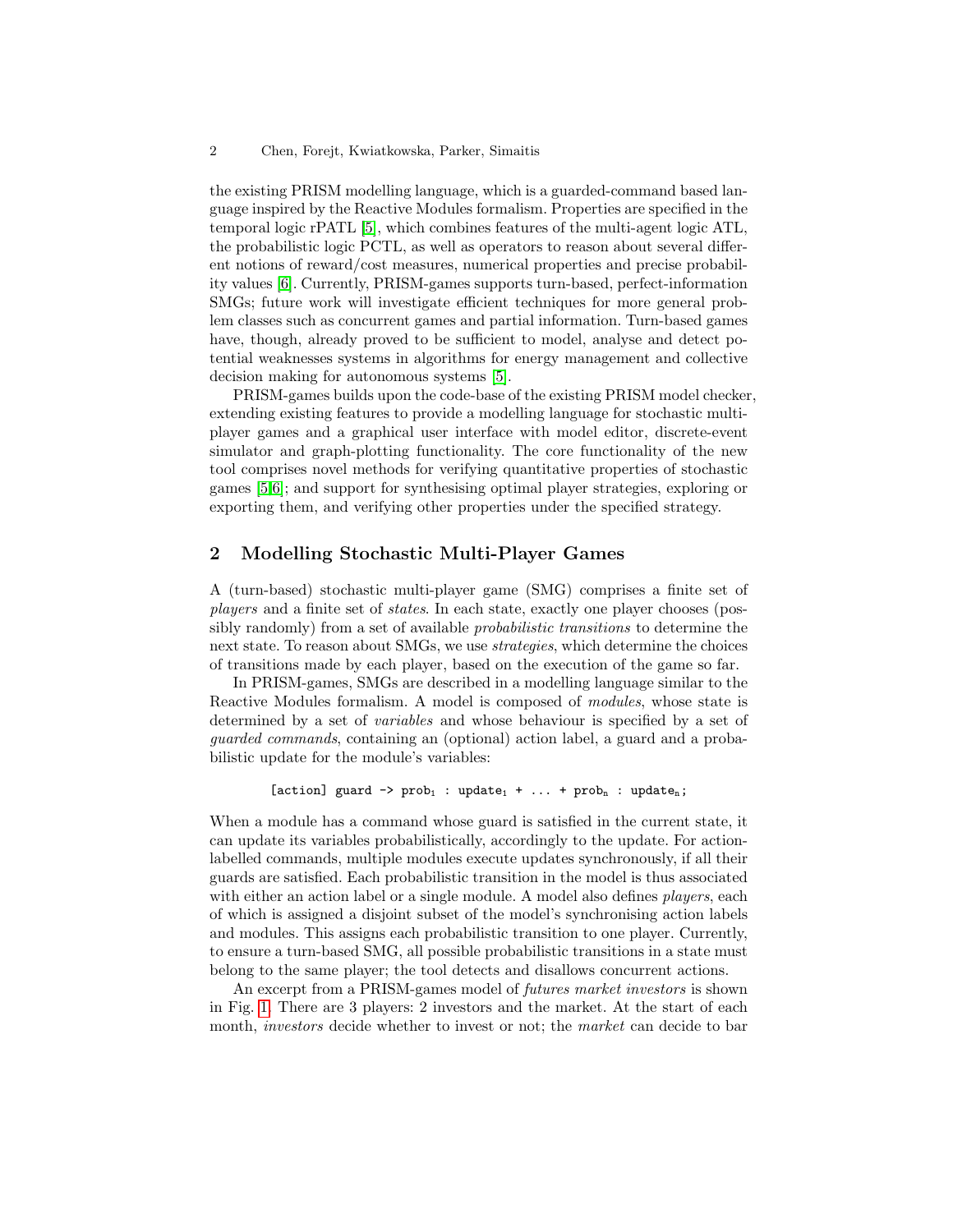<span id="page-2-0"></span>

| smg                                                           | $//$ Market                                                                                                      |
|---------------------------------------------------------------|------------------------------------------------------------------------------------------------------------------|
|                                                               | module $market$                                                                                                  |
| // Player definitions                                         | // State: $0 =$ !barred, $1 =$ barred                                                                            |
| player investor1                                              | $b1$ : [0.1] init 1;                                                                                             |
| invest1 ,  noinvest1 ,  cashin1                               | $b2$ : [01] init 1;                                                                                              |
| endplayer                                                     | $//$ Share value                                                                                                 |
| player <i>investor2</i>                                       | $v$ : [0vmax] init vinit;                                                                                        |
| invest2 ,  noinvest2 ,  cashin2                               | $//$ Bar one or none of the investors                                                                            |
| endplayer                                                     | $[nobar]$ true $\rightarrow$ $(b1'=0)$ & $(b2'=0);$                                                              |
| player market                                                 | $\left[ \frac{bar1}{b} \right] b1 = 0 \rightarrow \left( \frac{b1}{-1} \right) \& \left( \frac{b2}{-0} \right);$ |
| $[nobar], [bar1], [bar2], sched, [month], [done]$             | $\lceil bar2 \rceil b2 = 0 \rightarrow (b2' = 1) \& (b1' = 0);$                                                  |
| endplayer                                                     | // Share price movement                                                                                          |
|                                                               | $[month]$ true $\rightarrow p/10$ : $(v'=up)$                                                                    |
| $//$ Investor 1                                               | $+(1-p/10)$ : $(v'=down)$ ;                                                                                      |
| module investor1                                              | endmodule                                                                                                        |
| // State: $0 = no$ reservation                                |                                                                                                                  |
| $// 1 = made reservation$                                     | // Scheduling module                                                                                             |
| $// 2 = finished$                                             | module sched                                                                                                     |
| $i1$ : [02];                                                  | // Turn-based scheduling of players                                                                              |
| // Decide whether invest or not                               | endmodule                                                                                                        |
| $[noinvest1]$ i1=0   i1=1 & b1=1 $\rightarrow$ (i1'=0);       |                                                                                                                  |
| $[invest1]$ $i1=0$   $i1=1$ & $b1=1$ $\rightarrow$ $(i1'=1);$ | // Reward: Shares collection value                                                                               |
| // Cash in shares (if not barred)                             | // for investor1, and both investors                                                                             |
| $[cashin1]$ i1=1 & b1=0 $\rightarrow$ (i1'=2);                | rewards " $profit1"$                                                                                             |
| $//$ Finished                                                 | $\lfloor cashin1 \rfloor$ i1=1 : v;                                                                              |
| $[done]$ $i1=2$ $ $ $term=1 \rightarrow$ true;                | endrewards                                                                                                       |
| endmodule                                                     | rewards "profit12"                                                                                               |
|                                                               | $\lfloor cashin1 \rfloor$ i1=1 : v;                                                                              |
| $//$ Investor 2                                               | $[cash in 2] i2=1 : v;$                                                                                          |
| module $investor2 = investor1$ [] endmodule                   | endrewards                                                                                                       |
|                                                               |                                                                                                                  |

Fig. 1: Excerpt from a three-player game modelling futures market investors.

one of the investors from investing and also picks the order in which the investors take decisions. Share price fluctuations are modelled as a random process. The full model, along with several larger examples, is available from [\[11\]](#page-5-10).

## 3 Property Specification

PRISM-games' property specification language is based on rPATL [\[5\]](#page-5-8). rPATL is a CTL-style branching-time temporal logic used to express properties of SMGs, which combines the coalition operator  $\langle\langle C\rangle\rangle$  of ATL, the probabilistic operator  $P_{\bowtie q}$  from PCTL, and an operator  $R^r_{\bowtie x}$  for reasoning about several types of expected reward/cost measures. The syntax of rPATL is given by the grammar:

$$
\phi ::= \top | a | \neg \phi | \phi \land \phi | \langle\langle C \rangle \rangle \mathsf{P}_{\bowtie q}[\psi] | \langle\langle C \rangle \rangle \mathsf{R}_{\bowtie x}^r[\mathsf{F}^{\star} \phi]
$$
  

$$
\psi ::= \mathsf{X} \phi | \phi \mathsf{U} \phi | \phi \mathsf{U}^{\leq k} \phi | \mathsf{F} \phi | \mathsf{F}^{\leq k} \phi | \mathsf{G} \phi | \mathsf{G}^{\leq k} \phi
$$

where  $a$  is an atomic proposition used to label SMG states,  $C$  is a *coalition* (a set of players),  $\bowtie \in \{<,\leq, \geq, >\}, q \in \mathbb{Q} \cap [0,1], x \in \mathbb{Q}_{\geq 0}, r$  is a reward structure mapping states to non-negative rationals,  $\star \in \{0, \infty, c\}$  and  $k \in \mathbb{N}$ .

An example rPATL formula is  $\langle \langle 1, 2 \rangle \rangle$ P<sub>≥0.75</sub>[F<sup>≤5</sup>*goal*], which means "players 1 and 2 have a (combined) strategy to ensure that the probability of reaching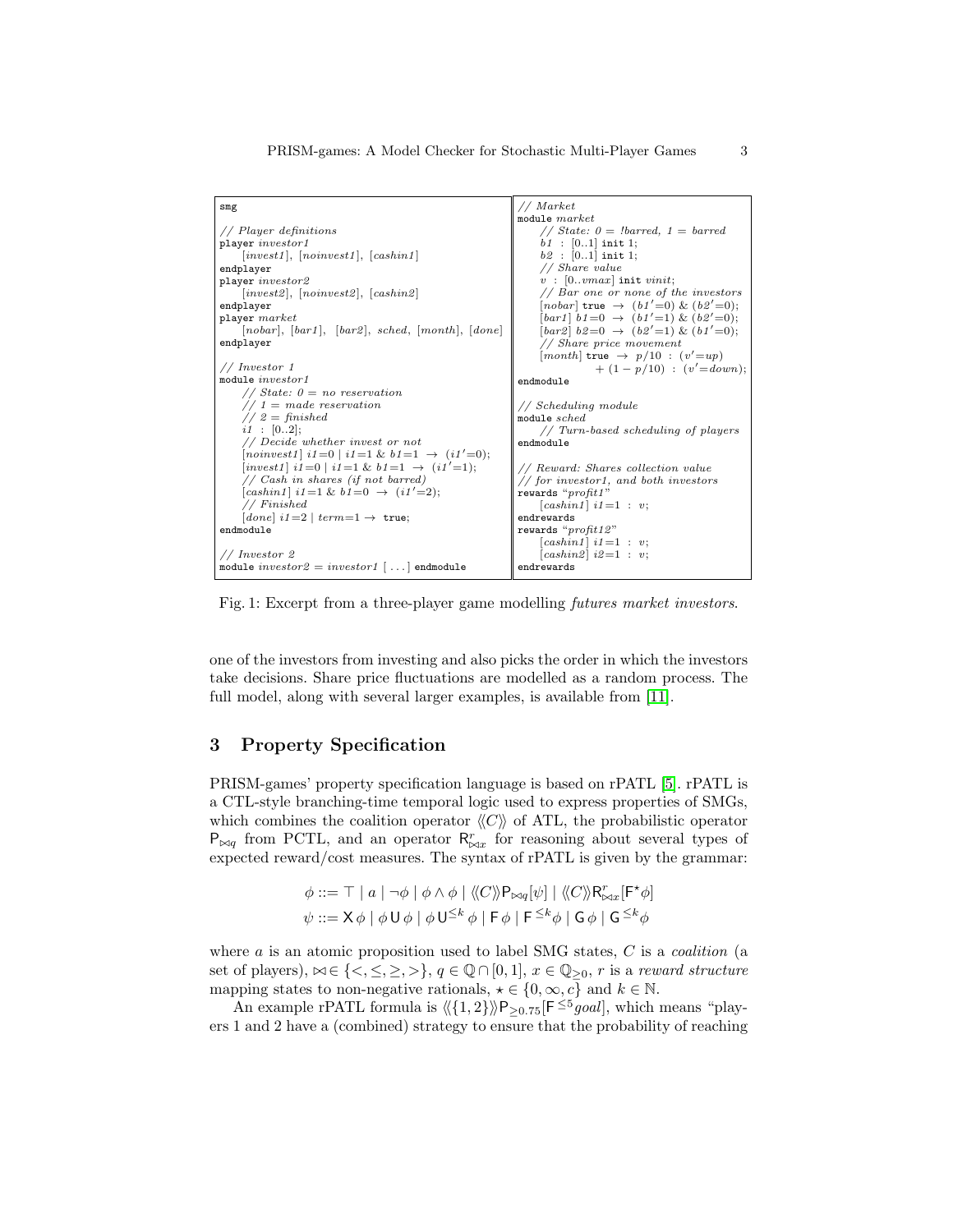a 'goal' state within 5 steps is at least 0.75, regardless of the strategies of other players in the game". The  $\langle C \rangle \langle R^r_{\bowtie x}[\mathsf{F}^{\star} \phi]$  operator is used in a similar fashion, but is annotated with a reward structure r and a type  $\star \in \{0,\infty,c\}$ . It states that coalition  $C$  has a strategy to ensure that expected amount of reward  $r$  cumulated until a  $\phi$ -state is reached satisfies  $\bowtie$  x. The type  $\star$  allows us to treat the case where  $\phi$  is not reached differently, assigning zero reward ( $\star=0$ ), infinite reward ( $\star = \infty$ ) or allowing reward to accumulate indefinitely ( $\star = c$ ).

We support several extensions of rPATL, including 'quantitative' (numerical) operators, e.g.,  $\langle C \rangle \mathsf{P}_{\text{max}=?}[\psi]$ , which gives the maximum probability of  $\psi$  that coalition C can guarantee, instead of a true/false value. PRISM-games also supports *precise* value operators  $\langle C \rangle P_{=q}[\psi]$  and  $\langle C \rangle P_{=x}^r[F^c \phi]$  for *stopping* games (i.e., stochastic games where terminal states are reached with probability 1 under any pair of strategies), using the model checking algorithms of [\[6\]](#page-5-9).

Examples. Some sample properties for the futures market investor model from the previous section (see Fig. [1\)](#page-2-0) are provided below.

- $\langle\langle \{\text{investor1}, \text{investor2}\} \rangle\rangle \mathsf{R}_{\geq 10}^{\text{profit12}} [\mathsf{F}^c(\textit{done1} \wedge \textit{done2})]$  "the two investors have a joint strategy guaranteeing them an expected profit of at least 10";
- $\langle\langle\{\text{investor1},\text{market}\}\rangle\rangle\mathsf{R}^{profit}_{\text{max}=?}[\mathsf{F}^{c}done1]$  "what is the maximum expected profit that investor 1 can achieve with the help of the market?";
- $\langle \langle \{ \text{investor1}, \text{investor2} \} \rangle \rangle \mathsf{R}_{=5}^{\text{profit12}} [\mathsf{F}^c \text{done}] -$  "both investors can collaborate to achieve an expected profit of precisely 5";
- $\langle \{\text{investor1}\}\rangle\mathbb{P}_{\text{max}=?}[F(done1 \land v > 5)]$  "what is the maximum probability with which investor 1 can guarantee a share value greater than  $5$ ?"

# 4 Synthesis and Analysis of Strategies

Reasoning about strategies is an essential aspect of modelling and verifying games. rPATL queries check for the existence of a strategy that satisfies a given probability/reward bound or which optimises some objective. When PRISMgames model checks such properties, it also supports strategy synthesis, allowing the user to obtain a corresponding satisfying/optimal strategy.

An SMG strategy resolves the choices in each state, using a (possibly infinite) set of *memory elements*, each representing a possible "state" of the strategy. The memory element is updated (possibly stochastically) at each transition, and the action picked by the player is determined by the current memory element and the current state. A strategy is *memoryless* if it has only one memory element, and *finite-memory* if there are finitely many. It is *deterministic* if the functions that update memory elements and pick actions are not probabilistic, and stochastic-update otherwise. Currently, PRISM-games supports three types of strategies: memoryless deterministic, finite-memory deterministic and finitememory stochastic-update.

Strategies can be analysed manually in the simulator view or exported to files (see Fig. [2](#page-4-0) for screenshots). PRISM-games also supports 'implementation'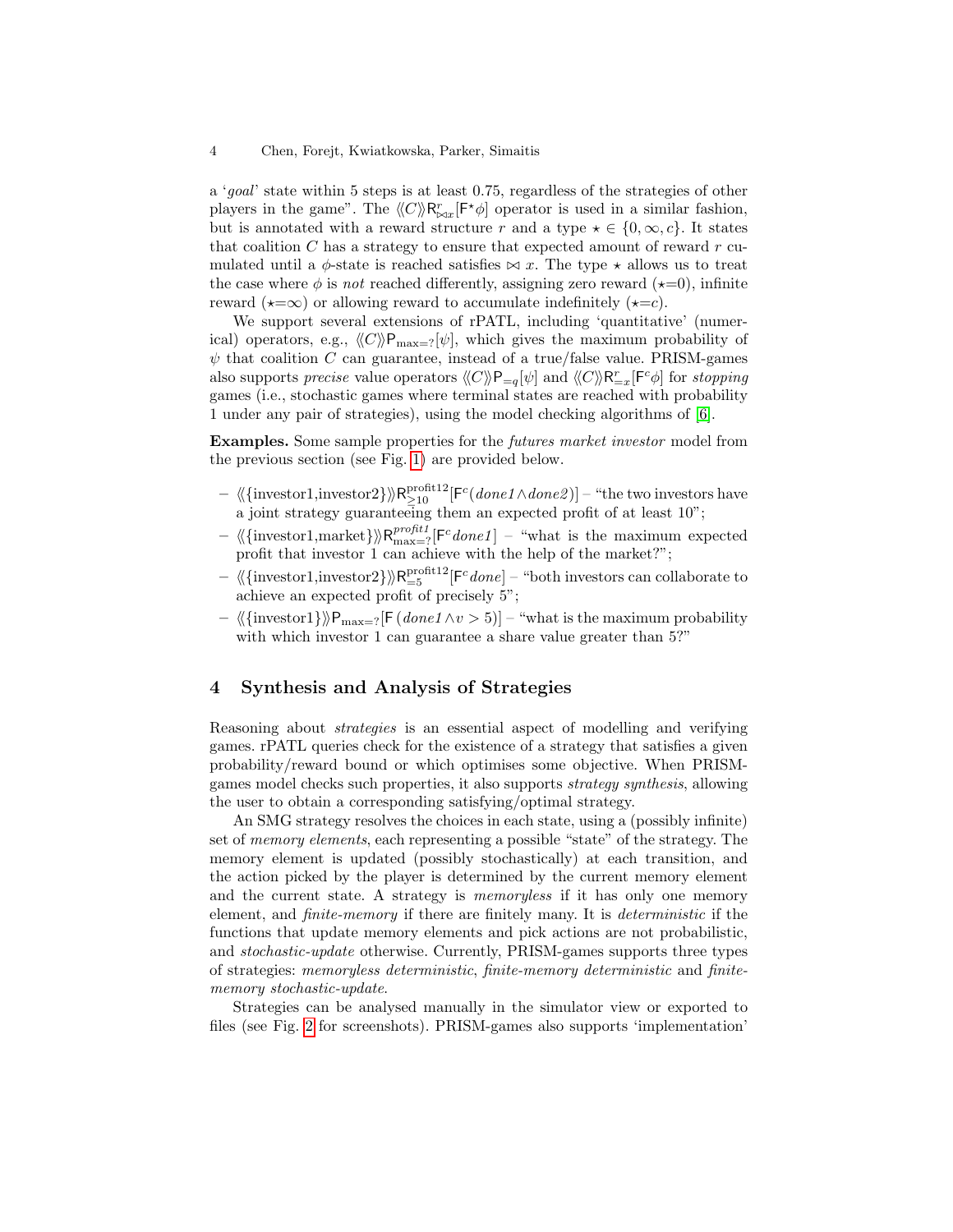<span id="page-4-0"></span>

| Properties                                                                  | Experiments                                                                                                   |  |  |  |  |
|-----------------------------------------------------------------------------|---------------------------------------------------------------------------------------------------------------|--|--|--|--|
| $\sqrt{x}$ < <investor1>&gt; Pmax=? [ F "finished"&amp;v&gt;k ]</investor1> |                                                                                                               |  |  |  |  |
| ished" 1<br>Edit                                                            | Defined Co<br>Property<br>Method<br>Progress<br><b>Status</b>                                                 |  |  |  |  |
| ished" 1<br>Add                                                             | $\le$ investor $k=1:1:9$<br>Verification<br>Done<br>9/9 (100%                                                 |  |  |  |  |
| finished &v>2 1<br>Verify<br>F5                                             | Graph 1<br>Graph 2                                                                                            |  |  |  |  |
| Simulate<br>F <sub>6</sub>                                                  |                                                                                                               |  |  |  |  |
| New experiment F7                                                           | 1.00                                                                                                          |  |  |  |  |
| Show details                                                                |                                                                                                               |  |  |  |  |
| Strategy info<br><b>Strategies</b><br>ω                                     | Result for coalition [investor1]<br>0.75                                                                      |  |  |  |  |
| Ctrl-X<br>`ଙ ⊆ut<br>Generate strategy                                       | 0.50                                                                                                          |  |  |  |  |
| Verify under strategy<br>Ctrl-C<br>Copy                                     | +Value>k                                                                                                      |  |  |  |  |
| n<br>Perform experiment under strategy<br>Paste<br>Ctrl-V                   | 0.25                                                                                                          |  |  |  |  |
| <b>X</b> Delete<br>Ctrl-D<br>Import strategy                                |                                                                                                               |  |  |  |  |
| Select all<br>Ctrl-A<br>Export strategy                                     | 0.00                                                                                                          |  |  |  |  |
| Name<br>Export product                                                      | $\overline{2}$<br>3<br>5<br>7<br>8<br>4<br>6<br>9<br>k                                                        |  |  |  |  |
| k<br>lint                                                                   |                                                                                                               |  |  |  |  |
| Manual exploration                                                          | Path information<br>Strategy information                                                                      |  |  |  |  |
| Strategy choice   Module/[action] (player)<br>Probability                   | b<br><b>State labels</b><br><b>Path formulae</b><br>Update                                                    |  |  |  |  |
| 0.51.0<br>[p2a] (2:player2)<br>$s = 3$<br>0.25                              | Stochastic update strategy                                                                                    |  |  |  |  |
| 0 > 1.0<br>[p2a] (2:player2)<br>0.75<br>$s'=1$                              | Target expectation: 0.5                                                                                       |  |  |  |  |
| [p2b] (2:player2)<br>0.25<br>$s' = 4$<br>x                                  | Size of memory: 8<br>Size of initial dist. function: 4                                                        |  |  |  |  |
| [p2b] (2:player2)<br>0.75<br>$s'=1$<br>x                                    | Size of memory update function: 20                                                                            |  |  |  |  |
| Show strategy<br>$\triangledown$ Generate time automatically                | Size of next move function: 8<br>Current target expectation: 0.4<br>Last memory update: $0.4 > 1$ , $0.6 > 0$ |  |  |  |  |

Fig. 2: PRISM-games screenshots: simulation of a synthesised strategy (bottom) and verification of a property under the strategy (top).

of strategies – the product of a strategy and the original game can be built, resulting in a new model on which other properties can be verified. For example, in a game with 3 players we can generate a strategy for player 1 specified by  $\langle \langle 1 \rangle P_{\geq 0.5}$ [F goal1]. Implementing this strategy would then result in a twoplayer game on which further properties may be verified, e.g., in rPATL formula  $\langle 2, 3 \rangle P_{\geq 0.99}$ [F goal2], player 1 now does not minimise the probability of reaching a goal2 state; instead its strategy is fixed to one which achieves the first rPATL formula. Strategy import functionality is also supported.

#### 5 Algorithms and Further Details

Underlying algorithms. The core parts of the model checking algorithm for rPATL are based on reductions to two-player stochastic games, by constructing a *coalition game* where player 1 plays represents the coalition  $C$  from the rPATL formula being verified and player 2 is all other players. The basic techniques for solving games formulate systems of equations over  $+$ ,  $\cdot$ , max, min, and then perform *value iteration* to compute their least or greatest solutions. This works directly for  $\langle C \rangle \mathsf{P}_{\bowtie q}[\psi]$  and  $\langle C \rangle \mathsf{R}_{\bowtie x}^r[\mathsf{F}^*\phi]$  where  $\star \in \{c, \infty\}$ . For  $\star = 0$ , the optimal strategy may depend on the reward accumulated so far and so is not memoryless. Here, we compute a bound after which the optimal strategy picks actions that maximise the probability of reaching  $\phi$ -states, and reduce the problem to previous cases; see [\[5\]](#page-5-8) for details. For the precise value operators  $\langle\!\langle C\rangle\!\rangle{\sf P}_{=q}[\psi]$  and  $\langle\!\langle C\rangle\!\rangle{\sf R}_{=x}^r[{\sf F}^c\phi],$  we need to compute the sup inf and inf sup values